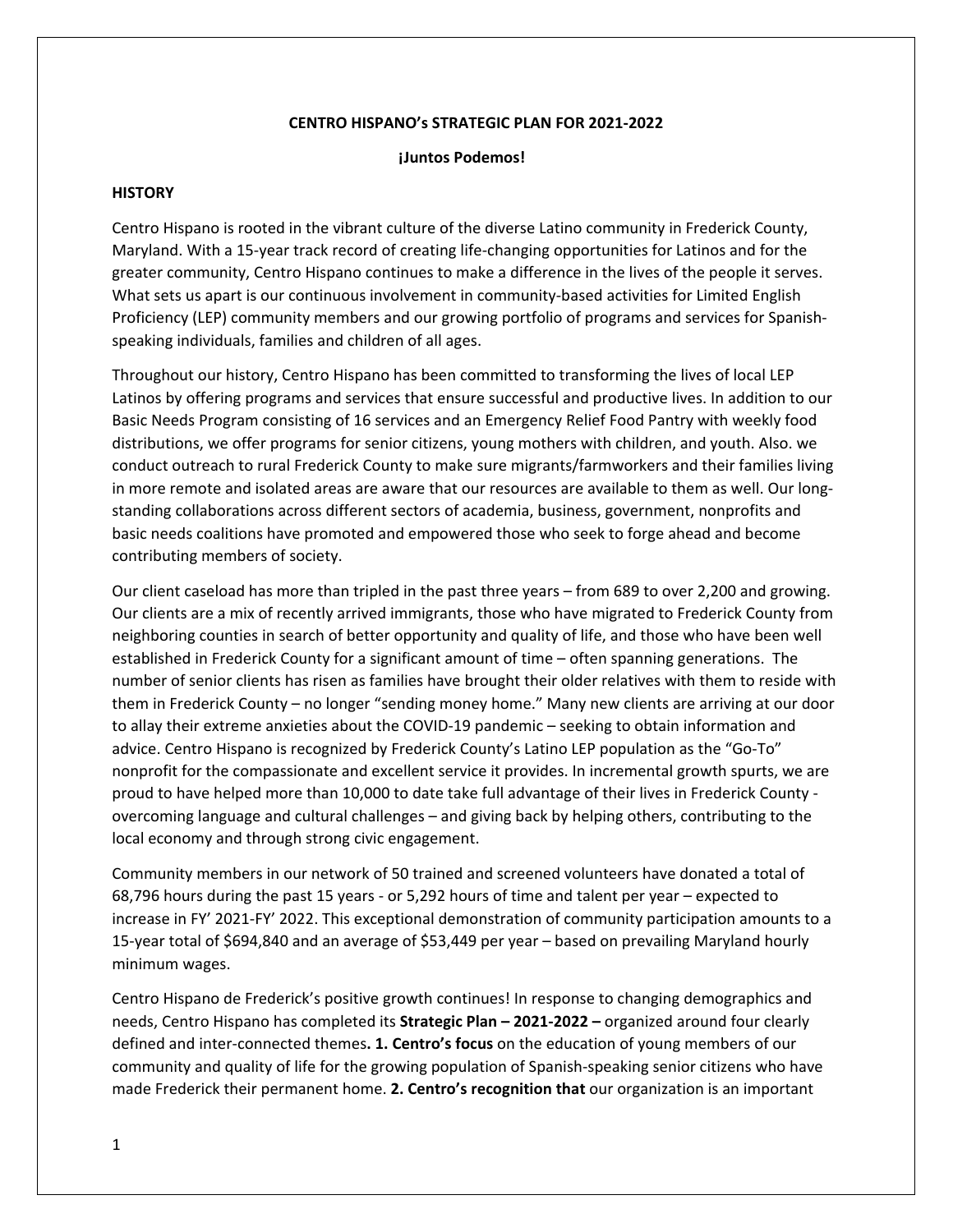community anchor providing hope, skills and resources to inter‐generational families and residents in all stages of life. **3. Centro's reaffirmation** that we are a part of a vibrant city and county and that public‐ private sector partnerships are key to solving complex socio‐economic issues to which our youth, young parents and seniors are connected like no generation before. **4. Centro's commitment** to invest in its own growth underscoring the necessity of building organizational capacity so we are well poised to meet the challenges of expanded services and sustainable new programs.

# **ABOUT US**

**Mission:** To inform, refer, and educate Limited English Proficiency (LEP) residents of Frederick County in order to promote full participation in community and the successful pursuit of opportunity.

**Vision:** We envision an informed and vibrant community in which people of all backgrounds and all ages succeed and thrive.

### **Values:**

- 1. Community We encourage opportunity, prosperity and inclusion.
- 2. Service We exist to serve our clients and to help them improve their quality of life.
- 3. Integrity We develop highly relevant programs and services to help individuals and families advance.
- 4. Accountability We are responsible stewards of the resources entrusted to Centro Hispano.
- 5. Joy We celebrate community, well-being and equity for all.

**Board Members and Executive Director**: Centro Hispano's 9‐member Board of Directors is comprised of outstanding community members who have dedicated their lives to community well‐being and progress. They are accountants, attorneys, business professionals, civil rights leaders, community activists, hospital administrators, law enforcement professionals, teachers and IT technicians. Centro Hispano's Founding Director, still in place in our 15<sup>th</sup> year, is a National Certified Medical Interpreter, a leader in working with LEP patients and their families at Frederick Health Hospital (FH) and a founding member of the FH Diversity Council.

### **CURRENT CONTEXT AND ENVIRONMENT**

Centro Hispano's new strategic goals respond to changing trends and community needs which affect our clientele. These include but are not limited to:

- Dramatic increase in Latino population particularly in K-12 and 65+ age categories. In the past five years the City of Frederick has seen an astounding 258% increase with a 58% in Frederick County.
- Anti-immigrant sentiment and actions.
- Growing number of separated families due to detention, incarceration and deportation of undocumented community members.
- Under-achievement and inability to stay on grade level of LEP Latino students in elementary, middle and high schools.
- Limited pathways to secondary education and vocational training for LEP Latino students.
- Physical, emotional and mental health crises due to anxieties and stress.
- Barriers to employment and living wages.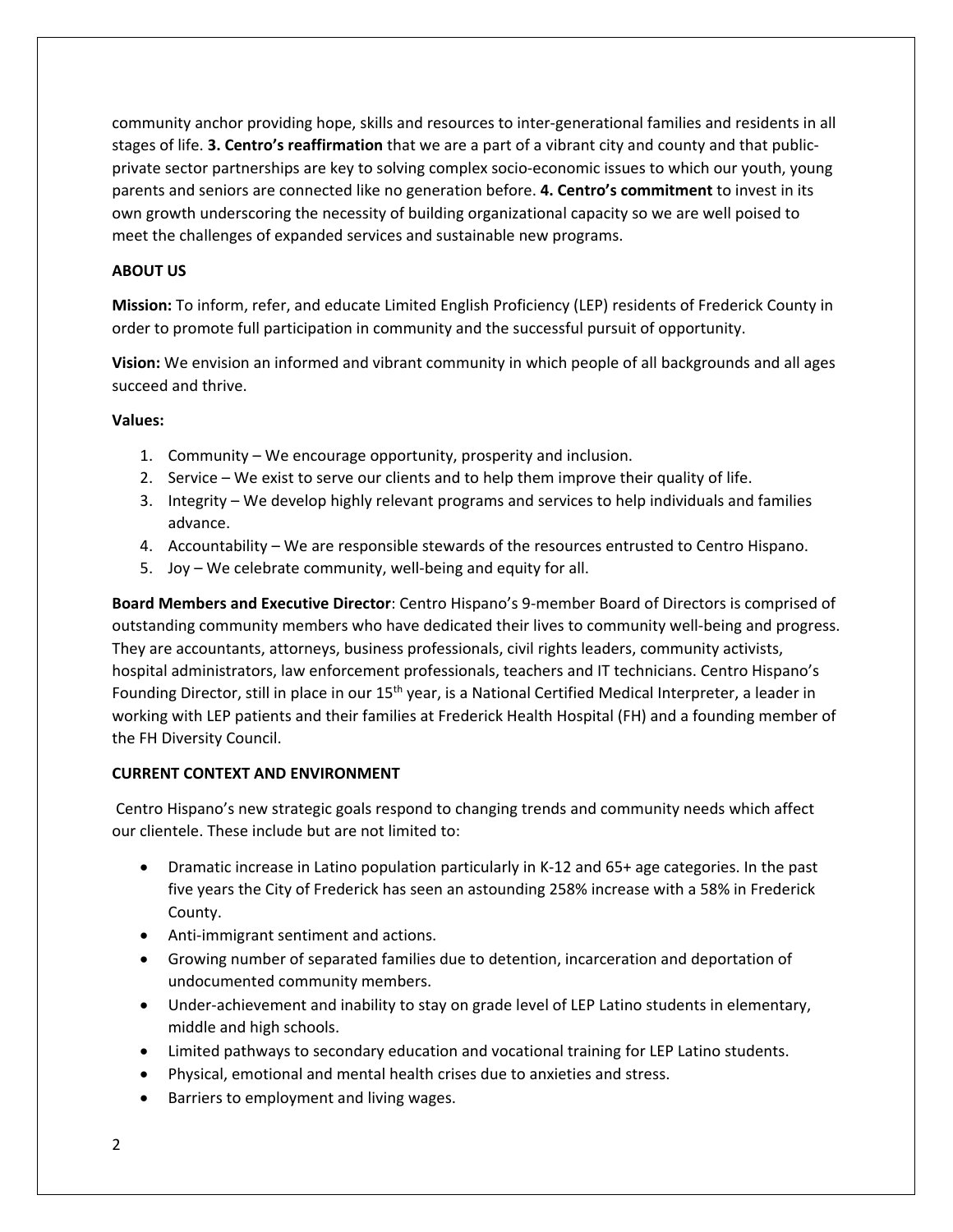- By far the biggest impact on our LEP Latino clientele in 2020 has been the COVID‐19 pandemic.
- This has exacerbated learning issues among LEP Latino youth struggling to master distance learning in virtual classrooms in homes that typically are not technologically up-to-date. The digital divide has become a serious impediment.
- Food insecurity among our inter-generational clients and families has become a new reality with extended job furloughs and loss of hours.
- Our clients, 90% of which are Asset Limited, Income Constrained, Employed ALICE households, are struggling to purchase basic needs items, keep up with rent and car payments as well as other bills, other transportation needs, childcare, and health and insurance costs. The remaining 10%, living at or below poverty level, are facing even more precarious situations.

### **STRATEGIC OBJECTIVES**

- 1. Expand presence in the LEP Latino and general community to extend Centro's impact and reach.
- 2. Strengthen ongoing programs and develop new programs in response to current client needs.
- 3. Expand existing services in our priority focus areas.
- 4. Identify recognized standards of excellence for each program and service and strive to achieve and exceed.
- 5. Maintain best practices based on training, evidence-based and proven outcomes.
- 6. Integrate a trauma‐informed care model across all programs and services as needed while also eliminating silos.
- 7. Expand presence in the LEP Latino and general community to extend Centro's impact and reach.

# **STRATEGIC GOALS**

- 1. Continue to enhance and expand Años Dorados/Golden Years Program into a fully functioning LEP Latino Senior Center –a Frederick County first.
- 2. Continue to expand and add new components to our EXITO! STEAM Summer Youth Success Academy and Academic Year Boost! Basic Learning & Homework Guidance Program for LEP Latino students Grades 4‐12.
- 3. Continue to expand and add new components to our Entre Mujeres Self‐Sufficiency Program.
- 4. Continue to expand our Basic Needs Services portfolio in response to newly identified client needs.
- 5. Continue to increase organizational resources and capacity.
- 6. Reinforce Centro Hispano's financial foundation.

### **STRATEGIES**

- 1. Meet LEP Latino community members where they are on their path-ways for successful integration into the City of Frederick and Frederick County.
- 2. Touch community members at every age and stage of life through on‐going basic needs information and referral services.
- 3. Offer support to all clients as they come to Centro Hispano seeking advice and assistance to navigate through the COVID‐19 pandemic.
- 4. Continue priority focus areas for senior citizens, young parents with children and youth.
- 5. Link data‐informed programs and services.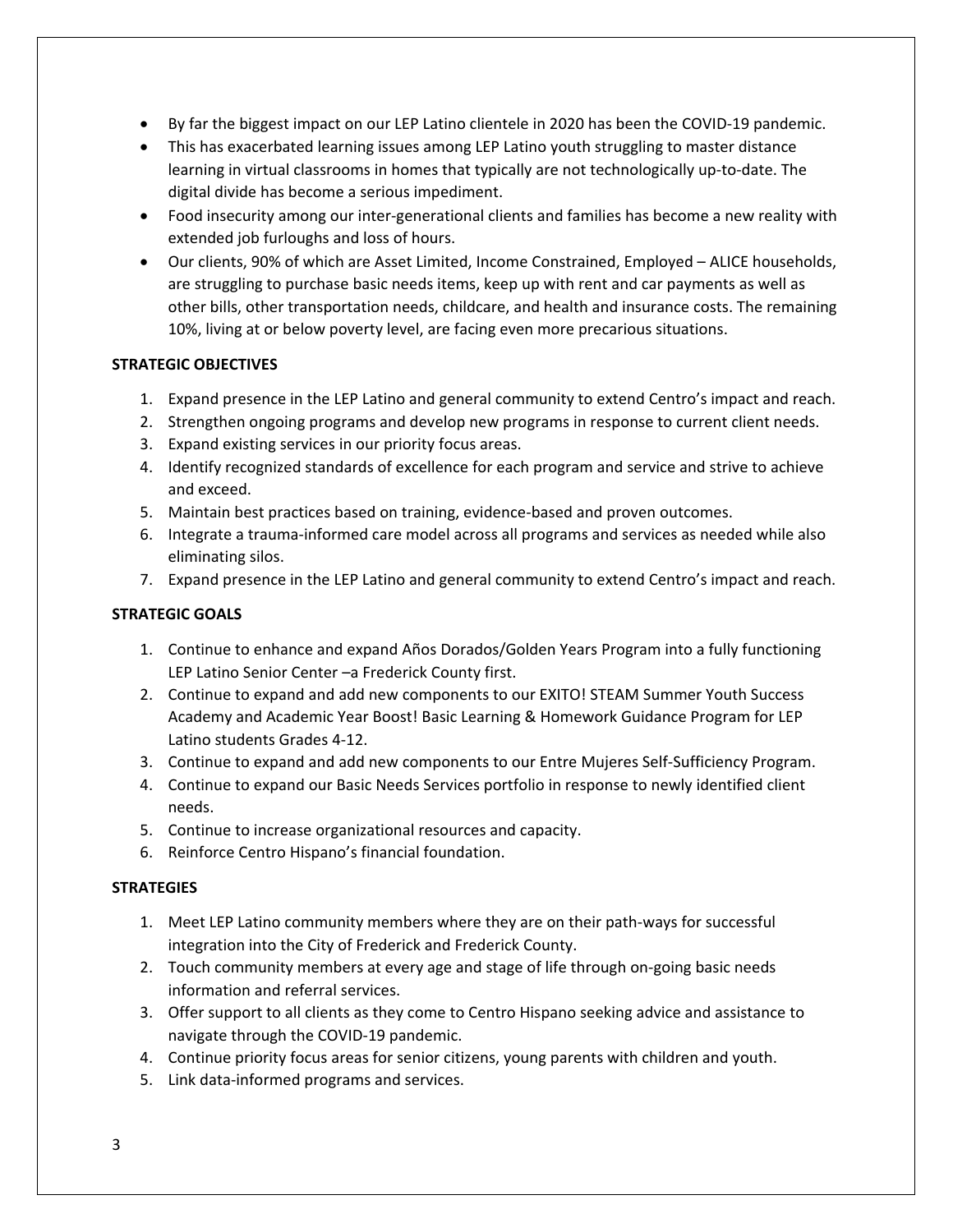- **6.** Continue to use the framework we created with our new MIS Data Collection System to gather and analyze client information and use it to plan new services and programs.
- 7. Adapt an organizational framework for tracking performance measures, indicators and outcomes.
- 8. Increase number of paid staff.
- 9. Invest in staff and board development.
- 10. Foster and obtain new funding streams that cover full costs of doing business.
- 11. Develop new relationships with public-private sector funders.
- 12. Research and use new ALICE and poverty level data as well as City of Frederick and Frederick County reports to develop new programs and services that align with emerging trends.
- 13. Pursue funding opportunities to double operating budget by 2022.

### **STRATEGIC DIRECTIONS**

- 1. Broaden rural outreach to migrant/farmworkers and their families living and working in the more remote and isolated areas of Frederick County.
- 2. Continue Centro's Emergency Relief Food Pantry and food distributions throughout the COVID‐ 19 pandemic.
- 3. Develop a Culturally Relevant Food and Basic Needs Pantry during and after the pandemic.
- 4. Initiate a Volunteer Certification Program for volunteers in Centro's English language and citizenship classes, computer training/computer lab and any new volunteer support opportunities that may arise.
- 5. Obtain our Platinum Level GuideStar Certification so that Centro is reflected as a fully validated nonprofit on GuideStar.
- 6. Seek funding for a new Program Manager‐Compliance Manager position as Centro's portfolio of grants increases in size and requires multiple tracking and reporting actions.
- 7. Seek funding for a Centro Hispano 18‐passenger van/driver for client and student transport to and from programs and for field trips.
- 8. Consider innovative ways to support our young LEP parents with critical child care needs.
- 9. Seek funding for a new Mental Health and Coping Skills component to our Años Dorados/Golden Years, Entre Mujeres and EXITO! Youth Success Programs.
- 10. Seek funding for Fair Housing and Racial Equity Programs as these are key funding areas in the current environment – in the context of public awareness and education.
- 11. Seek funding for a new Financial Literacy component to our Años Dorados/Golden Years, Entre Mujeres, and EXITO! Youth Success Programs.
- 12. Develop a companion component for Entre Mujeres Entre Padres.
- 13. Seek new partnerships that are value‐added for new programs/ program components.
- 14. Further develop Centro Hispano's website and social media pages to include photos, success stories and videos from our programs and services in order to strengthen the Centro Hispano brand.
- 15. Develop Centro Hispano's participation in the Frederick County United Way's Annual Unity Campaign.
- 16. Develop adequate and required capacity to be invited to submit funding requests and applications to public‐private sector funders outside of Frederick County.
- 17. Initiate Centro Hispano's first Management Letter and first Audit as our operating budget grows.